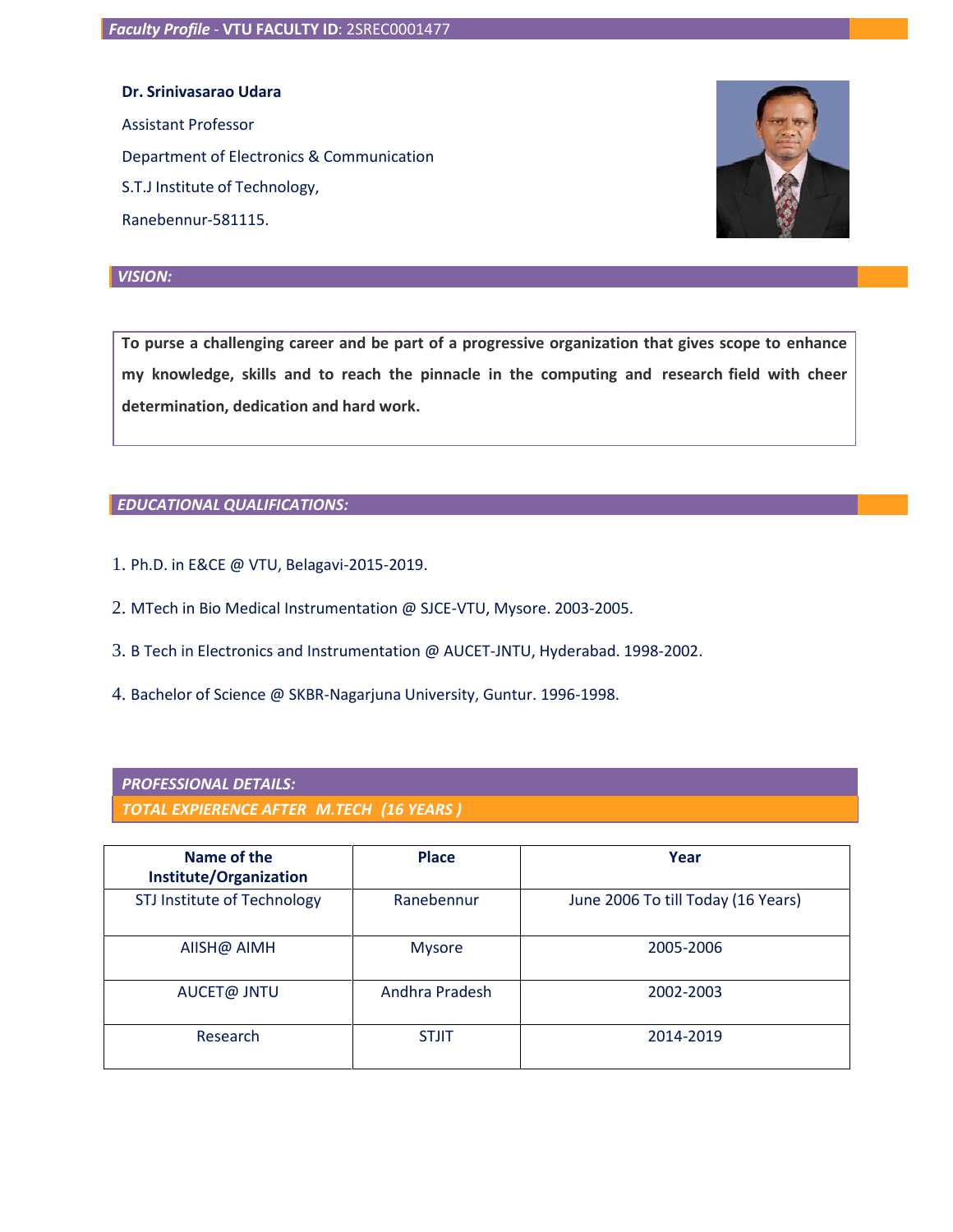### **Received DISTNGUISHED SCIENTIST AWARD FROM (ELSEVIER SSRN-2020)**

**Reviewer for International journals:**

- **1. Advances in Science, Technology and Engineering Systems Journal (ASTESJ) USABASED SCOPUS JOURNAL.**
- **2. International journal of Materials Science and Applications (IJMSA) – USABASED SCOPUS JOURNAL.**
- **3. Seventh Sense Research Group (SSRG)-USA BASED SCOPUS JOURNALS**

### *B.Tech DETAILS:*

**Title of the Project:** "**Fire Sensing System**". (Implemented at Host College, 2001-2002).

**Qualified Gate** – 2002 (Rank-571)

### **Subjects Studied:**

- 1. Digital Signal Processing
- 2. Signals And Systems and Control Systems
- 3. Biomedical Instrumentation
- 4. Analog Communication
- 5. Industrial Instrumentation
- 6. Database Management System
- 7. Linear ICs Applications.

#### *M.Tech DETAILS:*

**Title of the Project: "Wireless Cross Hearing Aid for Deaf People**". **(**Implemented @ AISHMysore - 2004-2005 With Stipend).

### **Subjects Studied:**

- 1. Digital Signal Processing
- 2. Biomedical Signal Processing
- 3. Digital Image Processing
- 4. Speech Processing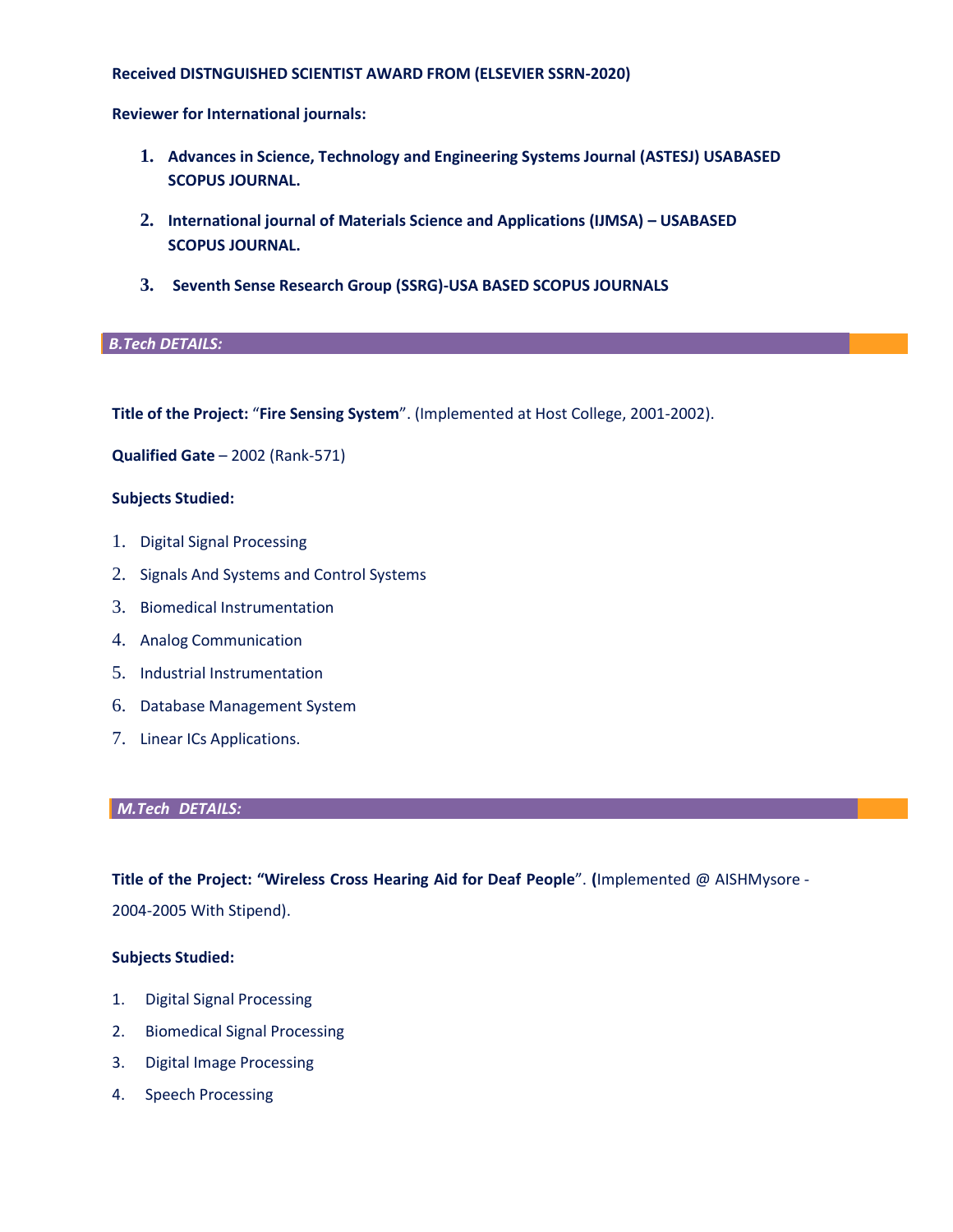#### *Ph. D DETAILS:*

**Title Of the Project:** "**Increasing Selectivity and Sensitivity of MEMS / NEMS Based GasSensor for The Detection of Explosives in Humidity Conditions**".

### **Course Work Details:**

- 1. Research Methodology
- 2. Sensors And Applications
- 3. Sensor For Ranging and Imaging
- 4. Biomedical Signal Processing **Year**

**of Registration:** 2015-2019.

**University :** VTU.

**Carried Out Work:** STJIT, IISC, IIT

**Submission :** 15-10-2017 (PhD defense conducted on 24-08-19)

**Research Area :** MEMS/NEMS Cantilevers, Nano Materials.

*PROJECTS AND WORKSHOPS CONDUCTED (UNDER DST FUND):*

- 1. Ph.D. Research project sanctioned by DST in the year of 2015-2018 (Granted by DST 36 lakhs).
- 2. National workshop conducted on" Recent Trends in Nano Electro Mechanical Systems (NEMS) And Its Applications was held from August  $7<sup>th</sup>$  -8<sup>th -</sup>2015 (Granted by DST ONE lakh).
- 3. National workshop conducted on "Trends in Nano Electro Mechanical Systems (NEMS) Cantilever with Omni Can't and Intellisuite was held from June  $16<sup>th</sup>$  -17<sup>th</sup> -2016 (Granted by DST ONE lakh).
- 4. National workshop conducted on "Big Data and IOT Applications" was held from June 12<sup>th</sup> 13<sup>th</sup> -2017 (Granted by DST ONE lakh).
- 5. International workshop conducted on recent trends in Engineering Technology and Science**"** from 12<sup>th</sup> and 13<sup>th</sup> August at S.T.J.I.T, Ranebennur (Organizing Committee Member).
- **6. Applied two Research proposals to VGST (WORKSHOP)……... (UNDER PROCESS- 2021)**
- **7. Applied one proposal to VGST (YOUNG SCIENTIST AWARD) .............................................(UNDER PROCESS-2021)**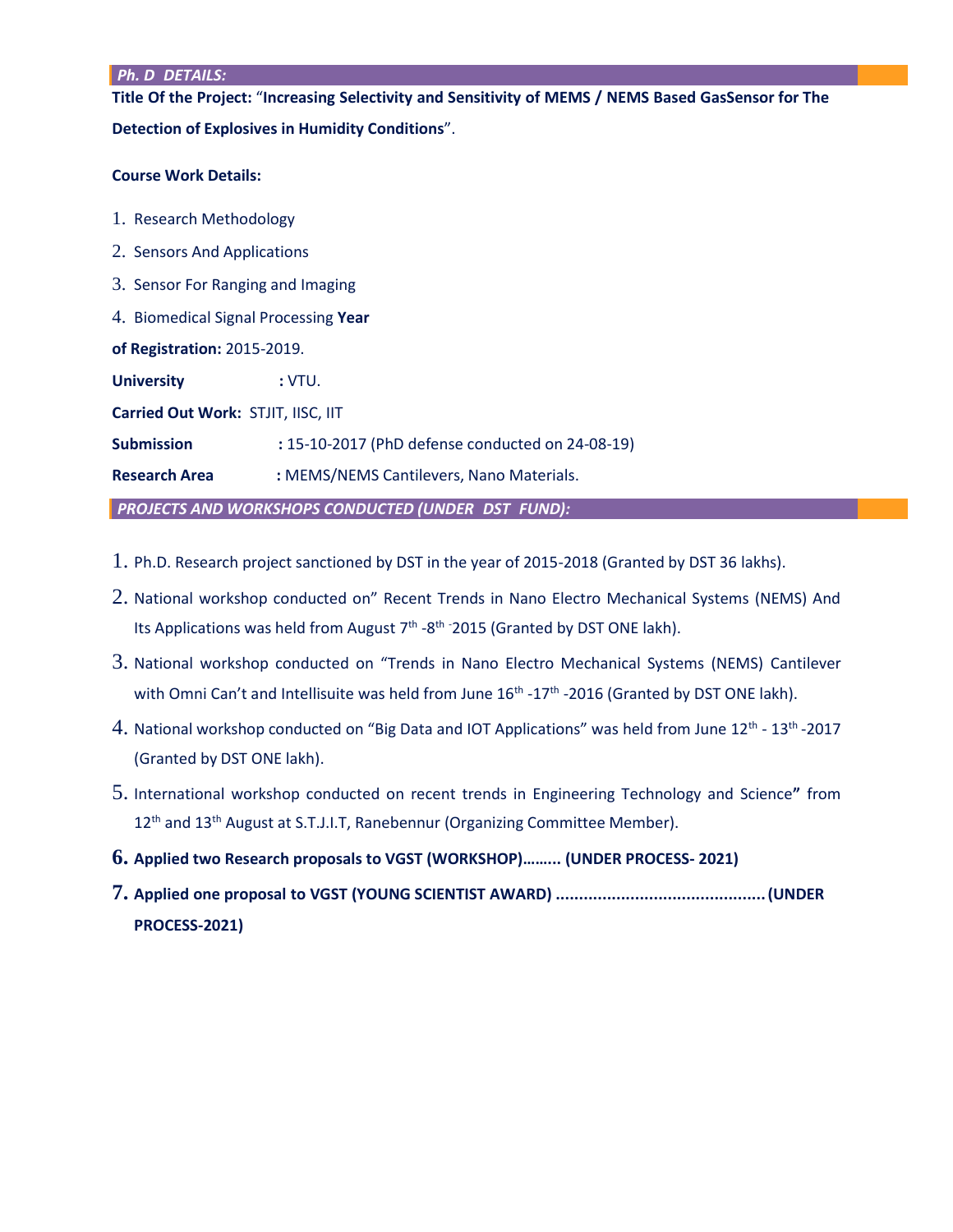- 1) **Srinivasarao Udara**, Udara Yedukondalu, low power codec circuits for ultra-portable devices vol. 11, no. 7, April 2016 ISSN 1819-6608 ARPN Journal of Engineering and Applied Sciences ©2006- 2016 Asian Research Publishing Network (ARPN). All rights reserved.
- 2) **Srinivasarao Udara** Harish H M, An Improvement of Energy Efficient and Extending Life Time of WMSN through Data Fusion Method International Journal of Innovative Technology and Exploring Engineering (IJITEE) ISSN: 2278-3075, Volume-8 Issue-9, July 2019.
- 3) **Srinivasarao, Udara** Yedukondalu, A FinFET Based Adaptive Filter Design Using Evolutional Algorithm for Noise Suppression International Journal of Innovative Technology and Exploring Engineering (IJITEE) ISSN: 2278-3075, Volume-8 Issue-8 June, 2019.
- 4) **Srinivasarao Udara**, Dr. P H S Tejo Murthy, "MEMS/NEMS Cantilever coated with Material and response with analyte for the Detection of Explosives in Humidity Conditions using Omni cant experimental analysis", International Journal Of ControlTheory And Applications (IJCTA) ISSN (9- 28) Vol.09, Volume: No.9 (2016) Issue No.

:32 (2016) Pages: 329-333 November 2016.

- 5) **Srinivasarao Udara,** Dr. P H S Tejo Murthy, "Fabrication of MEMS/NEMS Cantilever Material Coating Systems for the Detection of Response and Analysis with Analytes Using Omni Cant", Advanced Science Letters. Adv. Sci. Lett. 24, 5508–5513 (2018).
- 6) **Srinivasarao Udara,** Lokesh D**,"** Design and Fabrication of MEMS /NEMS based Piezoresistive Cantilever for improving Sensitivity and Selectivity of the detection of biomedical signals" International Journal for innovative Engineering and Management Research (IJIEMR) ISSN (2456-5083) Vol.08, Volume: No.8 (2019) Issue No. :09 (2019) Pages: 29-33 September-2019.
- 7) Pooja Krishnamurthy Revankar, Dr. H C Hadimani**, Dr. Srinivasarao Udara "**Low Power and Area Efficient 64-Bit Floating-Point Vedic Multiplier Design for High Speed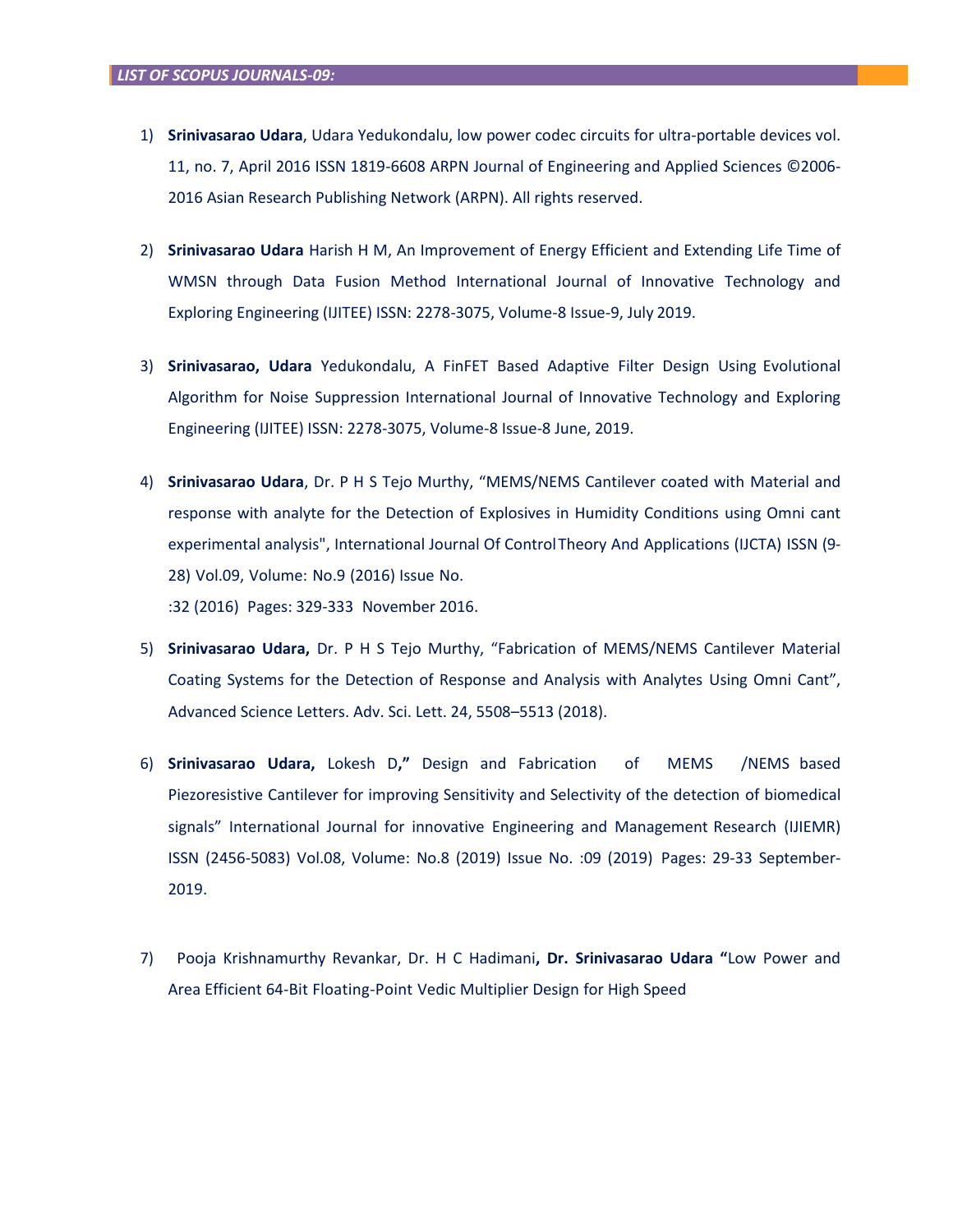Operation In DSP Applications Using 90 Nm Technology**",** Waffen-Und Kostumkunde Journal ISSN (0042-9945) Vol. XI, Volume: No. IX (2020) Issue No.: II (2020) Pages: 58-68 February 2020- WEB OF SCIENCE.

- 8) A.V Subba Rao, Dr. H C Hadimani**, Dr. Srinivasarao Udara "**Implementation of DSL classifier for performance and evaluation of automatic cloth pattern and color detection for visually impaired people **",** Waffen-Und Kostumkunde Journal ISSN (0042-9945) Vol. XI, Volume: No. IX (2020) Issue No.: II (2020) Pages: 58-68 August 2020- WEB OF SCIENCE.
- 9) A.V Subba Rao, Dr. H C Hadimani, **Dr. Srinivasarao Udara "**A Novel Approach for Recognizing Clothes Pattern and Colors for Blind People using DSL-CNN Classifier**",** International Journal of Future Generation Communication and Networking (IJFGCN) ISSN: 2233-7857 IJFGCN Vol. 13, No. 4, (Sept-2020), Pages:709-717- WEB OF SCIENCE.
- 10) A.V Subba Rao, Dr. H C Hadimani, **Dr. Srinivasarao Udara** "literature survey on recent trends in cloth pattern and classification for blind people using deep learning ", International Journal for Innovative Engineering and Management Research (IJIEMR) Vol 09 Issue03, Mar 2020 ISSN 2456 – 5083, Pages: 177 – 182-ELSEVIER SSRN.
- 11) A.V Subba Rao, Dr. H C Hadimani, **Dr. Srinivasarao Udara** "An Identification of Automatic Clothing Pattern and Color Recognition through Voice Recognition for Visually Impaired People", **Journal of Critical Reviews (JCR)** ISSN- 2394-5125 VOL 7, ISSUE 16, 2020 Pages: 2488-2493 July 2020- SCOPUS.
- 12) **Rajaramesh Desella,** Dr. H C Hadimani, **Dr. Srinivasarao Udara** "Recent Trends And Literature Review On Enhanced Video Compression By Using H.265/AVC Standard", International Journal for Innovative Engineering and Management Research (IJIEMR) Vol09 Issue03, Mar 2020 ISSN 2456 – 5083, Pages: 171– 176 -ELSEVIER SSRN.
- 13) **Rajaramesh Desella, Dr. H C Hadimani**, "Functional Verification of Enhanced Video Compression by Using H.265/HEVC Standard Using 45nm Technology", International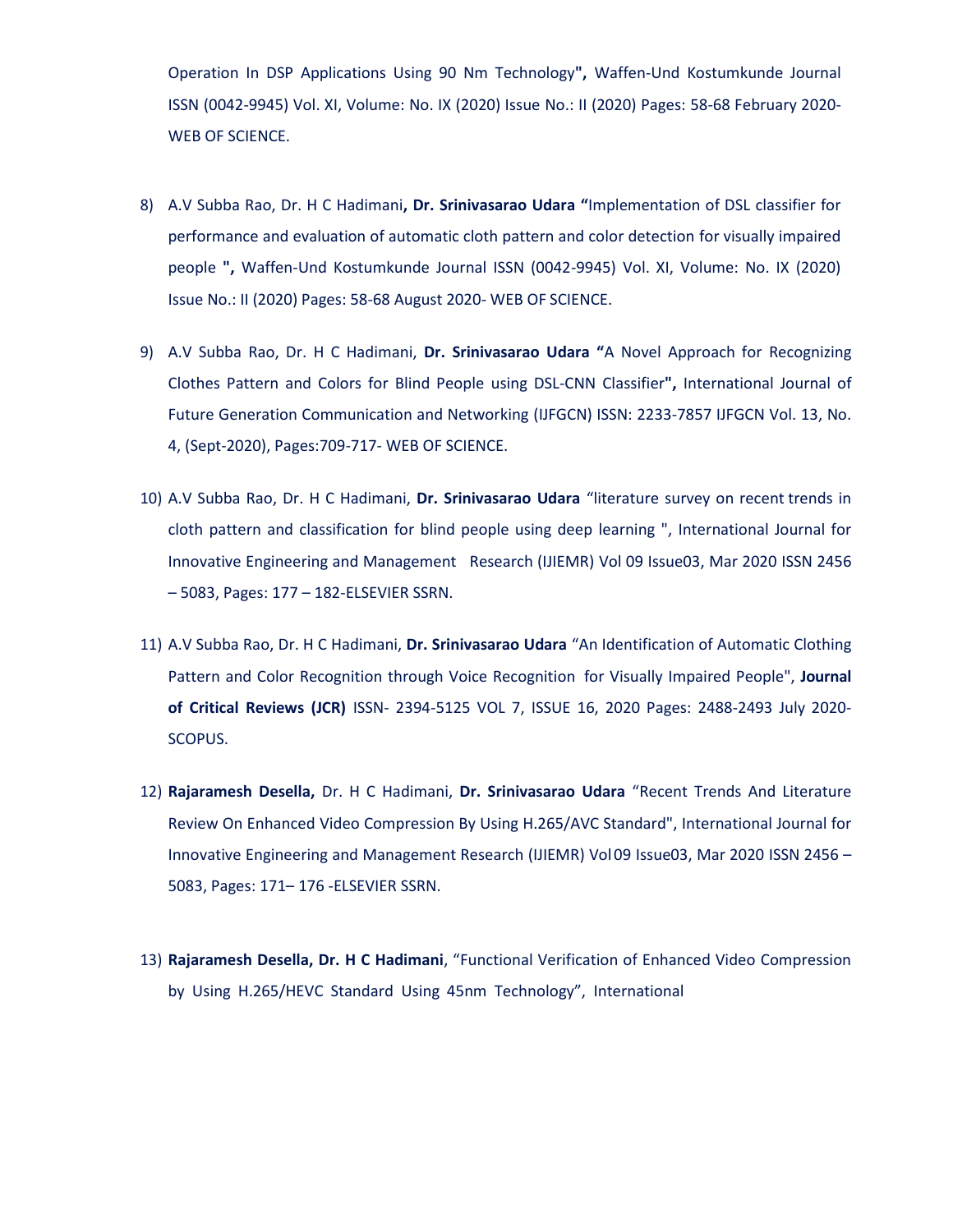Journal of Future Generation Communication and Networking (IJFGCN), Vol 13, Issue 04, 2020, ISSN- 2233- 7857, Pages: 4893-4898 - WEB OF SCIENCE

- 14) **Rajaramesh Desella, Dr. H C Hadimani, "**Optimization of Area and Power Analysis of Video Compression by using H.265/HEVC standard using 45nm Technology **",** Solid State Technology, Vol 63, Issue 04, 2020, ISSN: 0038-111X, Pages: 8655-8660, Dec 2020- SCOPUS.
- 15) **Rajaramesh Desella, Dr. H C Hadimani, "**Implementation and Development of High Accuracy H.265/HEVC Standard Using 45nm Technology", European Journal ofMolecular & Clinical Medicine (EJMCM), Vol. 7, Issue-11, Dec 2020, ISSN 2515-8260 Pages: 5787-5792- SCOPUS.

#### *LIST OF UGC JOURNALS-06:*

- 1. **Srinivasarao Udara,** Dr. P H S Tejo Murthy, "Characterization of Polyvinylpyrrolidone material coated Piezoresistive MEMS/ NEMS cantilever analysis and experimentation using OmniCant for high Sensitivity and selectivity", International Seminar on Materials Science and Technology, International Research Journal of Engineering and Technology (IRJET) e- ISSN: 2395-0056 Volume: 04 Special Issue: 09 | Sep -2017 [www.irjet.net](http://www.irjet.net/) p-ISSN: 2395- 0072Tamilnadu, India (IRJET).
- 2. **Srinivasarao Udara,** Dr. P H S Tejo Murthy, "Design and Fabrication of MEMS/NEMS Cantilever material coating (3-APTES) with Analytes Analysis Response Using OmniCant Experimentation "International Journal of Engineering and Manufacturing Science. ISSN 2249-3115 Volume 8, Number 1 (2018) pp. 151-157 © Research India Publications http://www.ripublication.com,(IJEER).
- 3. **Srinivasarao. Udara**, Dr. H C Hadimani "Characterization of Polyvinylpyrrolidone Material coated Piezoresistive MEMS/ NEMS cantilever analysis and experimentation using OmniCant for high sensitivity and selectivity" e-ISSN: 2395-0056. P: 2395-0072 (IRJET)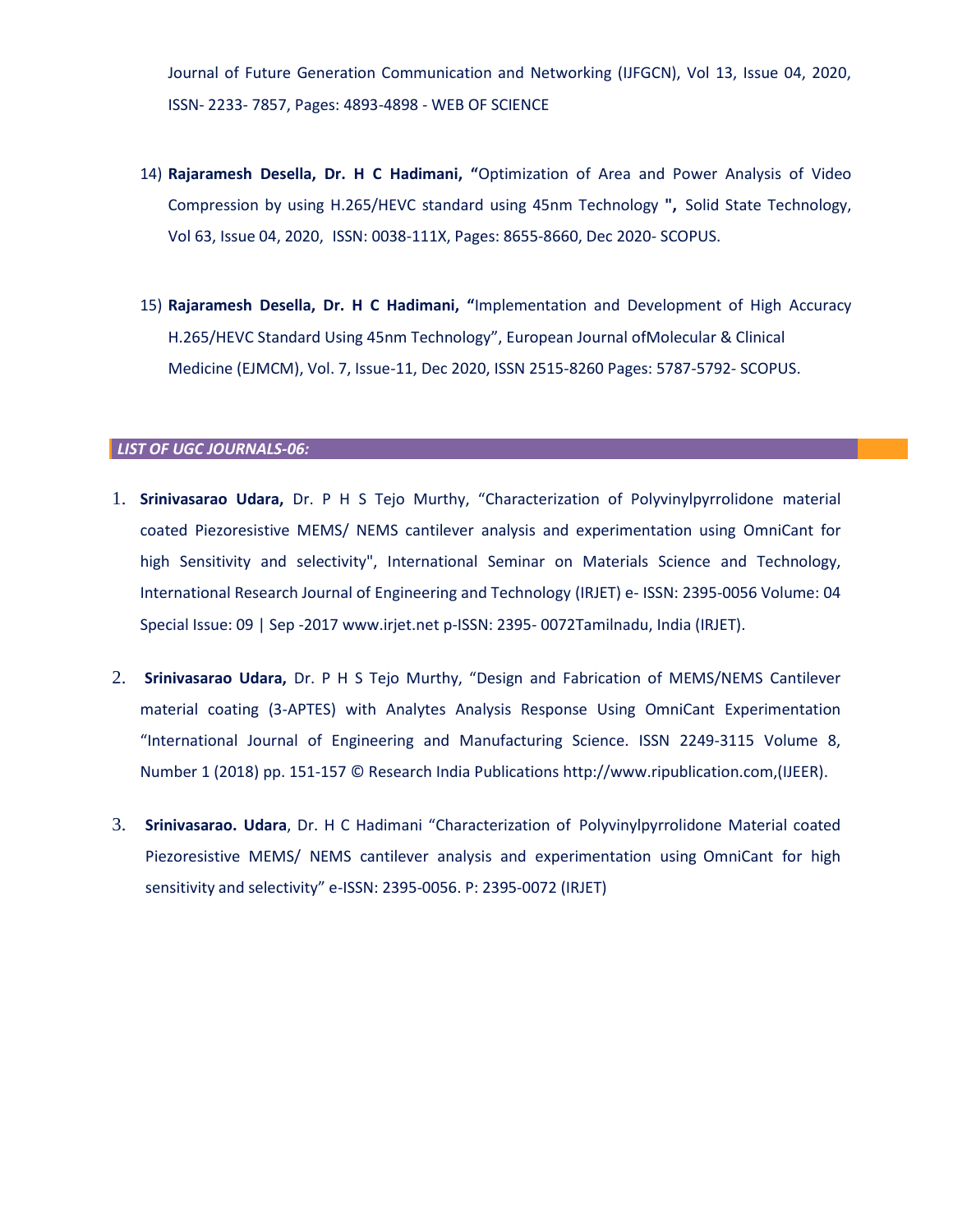- 4. **Srinivasarao Udara**, Dr. Hadimani H C,"Fabrication of Piezoresistive MEMS/NEMS nano Material coated cantilever and their resistance response based on analytes OmniCant Experimentation" (IJIEER ).
- 5. **Srinivasarao Udara**, Dr. P H S Tejo Murthy," Fabrication and Characterization of NEMS based Piezoresistive Cantilever using Ominicant Experimentation" Volume 3 Issue 4 International Journal of IEEE [www.ijieee.com](http://www.ijieee.com/) e-ISSN: 2321-0621 p-ISSN: 2321-063X.
- 6. **Srinivasarao Udara**, Hadimani H C Fabrication of MEMS/NEMS Cantilever material coating (6-MNA) with Analytes Real Time Analysis Resistance Response Using Omnicant Experimentation" International journal for innovative engineering and management research" (IJIEMR) Volume 07, Issue 06, Pages: 23 – 32.
- 7. **Srinivasarao Udara,** Harish H M" Security Enhancement in Wireless Sensor Network using Artificial Neural Network" International Journal of Scientific Research and ReviewVolume 8, Issue 6, 2019 ISSN NO: 2279-543X Volume 8, Issue 6, 2019 Page No: 1035.
- 8. **Srinivasarao Udara**, Pooja Revankar "Implementation of novel hierarchical routing protocol techniques energy efficient in wireless sensor network" for" International journal for innovative engineering and management research" (IJIEMR) Volume 07, Issue 05, Pages: 42 – 48.
- 9. **Srinivasarao Udara,** A V Subbarao Dr H C Hadimani" Implementation of machine learning based pattern recognition for blind people" journal of Engineering Science Volume 11, Issue 1, 2020 ISSN NO: 0377-9254, Page No: 220-223.

| <b>RESEARCH WORK HIGHLIGHTS: (2015-2018)</b> |                                                                                                                   |  |  |  |  |
|----------------------------------------------|-------------------------------------------------------------------------------------------------------------------|--|--|--|--|
| SI. No.                                      | <b>HIGHLIGHTS</b>                                                                                                 |  |  |  |  |
| $\mathbf{1}$                                 | Sponsored by D.S.T (Department of science and Technology (36 Lakhs Granted) Guide<br>awarded as YOUNG SCIENTIST.  |  |  |  |  |
| $\overline{2}$                               | Two national workshops conducted on proposed current research work (sponsoredby<br><b>D.S.T 2 Lakhs Granted).</b> |  |  |  |  |
| 3                                            | Fabrication carried out at I.I.S.C Bangalore Hands on Training Attended(15days).                                  |  |  |  |  |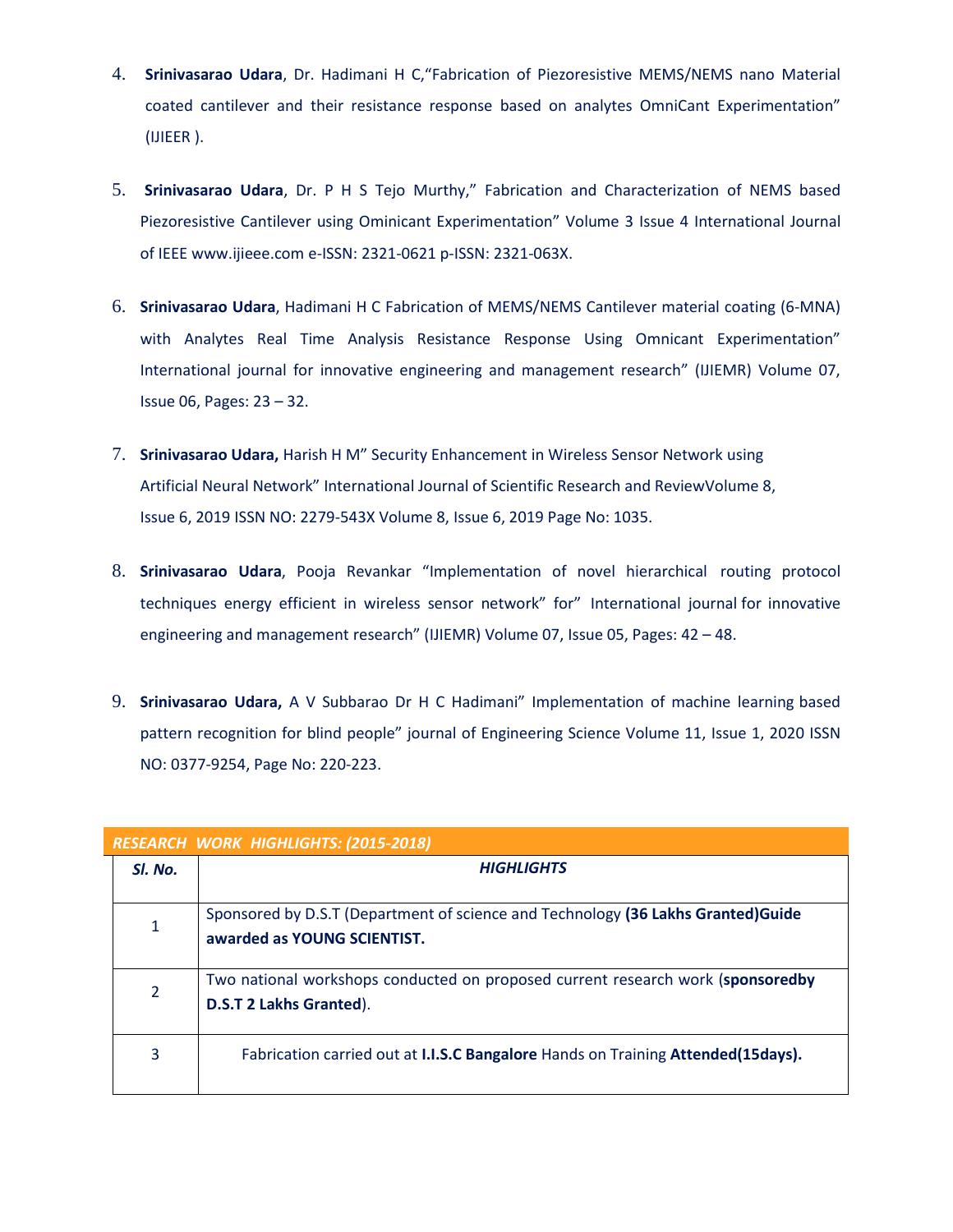| 4              | Characterization of the materials using LDV, SEM done at I.I.S.C Bangalore (oneweek).                                                                   |  |  |  |
|----------------|---------------------------------------------------------------------------------------------------------------------------------------------------------|--|--|--|
| 5              | Part of the fabrication done at Mumbai with material coating done for various<br>materials (one month).                                                 |  |  |  |
| 6              | of the<br>Characterization<br>various<br>materials<br>Omni Cant<br>Experimental<br>using<br>investigations done at S.T.J.I.T Ranebennur (three months). |  |  |  |
| $\overline{7}$ | Final testing of various explosives done at Nano Sniff Technologies I.I.T ResearchPark<br>center (one weeks).                                           |  |  |  |
| 8              | Attended Conferences at, I.I.T, I.I.S.C, Deemed universities level total:13.                                                                            |  |  |  |
| 9              | Two Free SCOPUS Journals published with good Impact factor and one morejournal<br>under review (approved by U.G.C).                                     |  |  |  |
| 10             | Elsevier proceeding,<br>IEEE EXPLORE, ISSS, IRJET Carme light with good mpact<br>factor journals are published.                                         |  |  |  |
| 11             | One <b>ELSEVIER</b> paper and <b>S.C.I</b> paper under review.                                                                                          |  |  |  |

### *CONFERENCES ATTENDED (2015-2018):*

- 1) **Srinivasarao. Udara**, Dr. P H S Tejo Murthy "Fabrication and characterization of Piezoresistive Cantilever using OmniCant Experimentation", International Journal of **IEEE,** Institute of Smart Structures and Systems, AP Chapter, Department of Instrumentation Technology, Volume 3, Issue 3, Dec  $8^{\text{th}}$ , and  $10^{\text{th}}$  2015.
- 2) **Srinivasarao. Udara,** Dr. P H S Tejo Murthy "Fabrication and Characterization of NEMS based Piezoresistive Cantilever for the detection of change in resistance with time at different experimental conditions using OmniCant" Conference on Emerging Trends in Engineering, Technology and Science, International Sponsored by **IEEE** Computational Intelligence Society Madras Chapter, Dec 19th and 20th 2015.
- 3) **Srinivasarao. Udara,** Dr. P H S Tejo Murthy "Increasing sensitivity and selectivity of Nano Electro Mechanical System based cantilever based on materials and analytes using OmniCant experimental set up", National Conference of Emerging Engineering Technologies, Belgaum **(E.E.T-2016)**, Energy, Environment, February 5<sup>th</sup> and 6<sup>th</sup> 2016.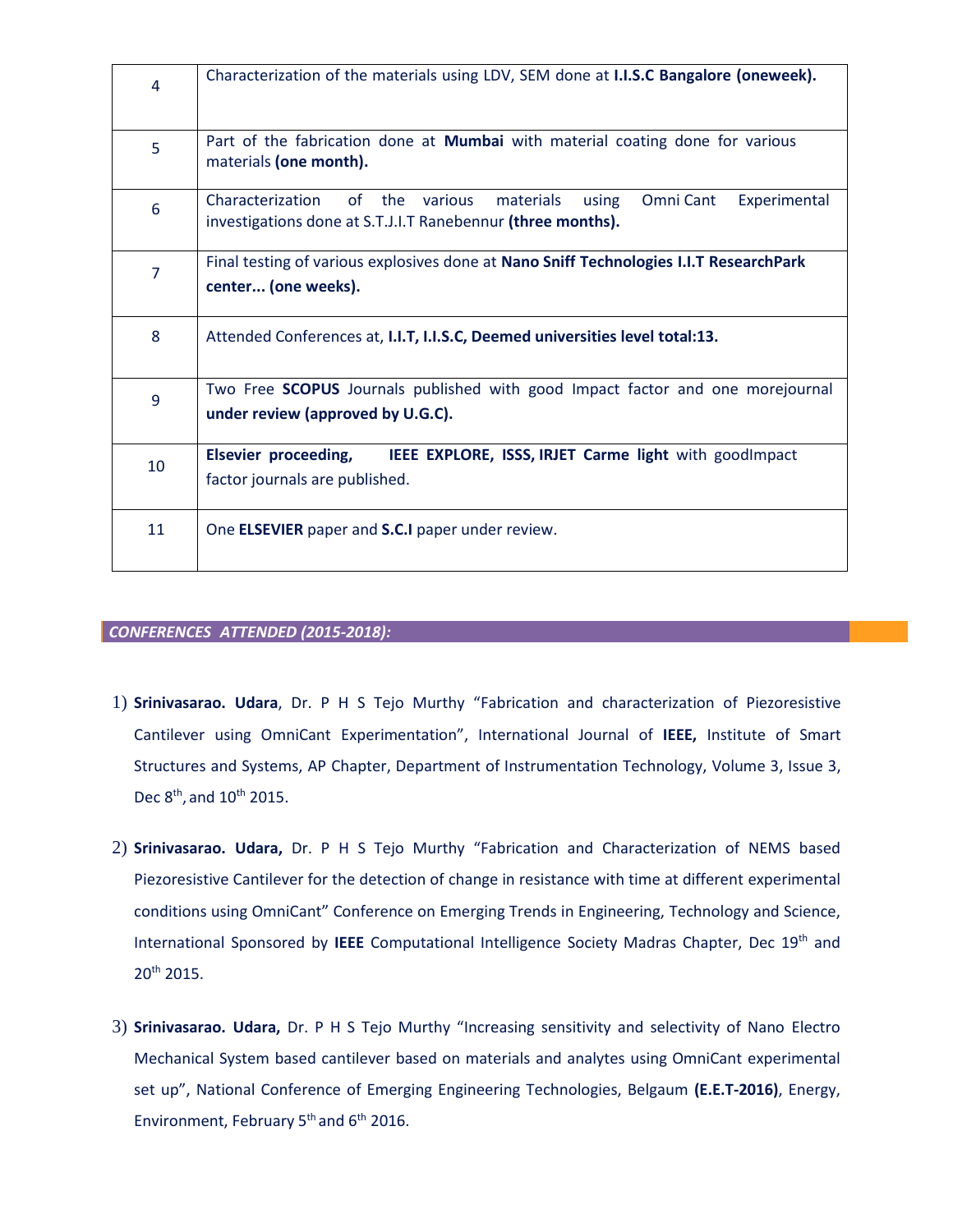- 4) **Srinivasarao. Udara**, Dr. P H S Tejo Murthy "Characterization of Piezoresitive Cantilever using Omnicant Experimentation", International Conference of Nano science and **Technology (ICONSAT-**2016), Indian Institute of Science Education and Research (IISER), Pune, from February 28<sup>th</sup> to March 2 nd 2016.
- 5) **Srinivasarao. Udara,** Dr. P H S Tejo Murthy "Characterization of MEMS/NEMS based Piezoresistive cantilever using OmniCant experimentation", National Conference on Nano Science **(N.S-2016)**, Department of Electronics, Carmelite.  $12(1)$ : 144-155, 2016, February 10<sup>th</sup> to 11<sup>nd</sup> 2016.
- 6) **Srinivasarao. Udara**, Dr. P H S Tejo Murthy "Fabrication and Characterization Of MEMS/NEMS Based Piezoresistive Cantilever for The Detection Of Change In Resistance With Time At Different Experimental Conditions Using OmniCant", International Conference on Nano Technologies **(IC NANO-2016**), Energy, Environment, Health, and Agriculture April 21<sup>st</sup> to 23<sup>rd</sup> 2016.
- 7) **Srinivasarao. Udara,** Dr. P H S Tejo Murthy "Fabrication and characterization of Piezoresistive MEMS/ NEMS cantilever analysis and experimentation using Omnicant for high Sensitivity and selectivity", International Conference on Emerging Materials (CEMAT- 2016), materials, devices, July 18<sup>th</sup> and 19<sup>th</sup> 2016.
- 8) **Srinivasarao. Udara,** Dr. P H S Tejo Murthy "Design and Fabrication of MEMS/NEMS Cantilever with Analytes Analysis Response Using OmniCant Experimentation", International Conference on Recent Trends in Engineering, Technology and Science (ICRETS-2016), August 12<sup>th</sup> and 13<sup>th</sup> 2016.
- 9) **Srinivasarao. Udara**, Dr. P H S Tejo Murthy, "MEMS/NEMS Cantilever coated with Material and response with analyte for the Detection of Explosives in Humidity Conditions using OmniCant experimental analysis", International Conference on New Trends in Multidisciplinary and Practice (NTMRP-2016) October  $7<sup>th</sup>$  and  $8<sup>th</sup>$  2016.
- 10) **Srinivasarao. Udara,** Dr. P H S Tejo Murthy "Fabrication of MEMS/NEMS Cantilever material coating Systems for the Detection of Response and Analysis with Analytes Using OmniCant Experimentation", International Conference on Nano Science and Nano Technology (ICNAN-2016), October  $19<sup>th</sup>$  to  $21<sup>st</sup>$  2016.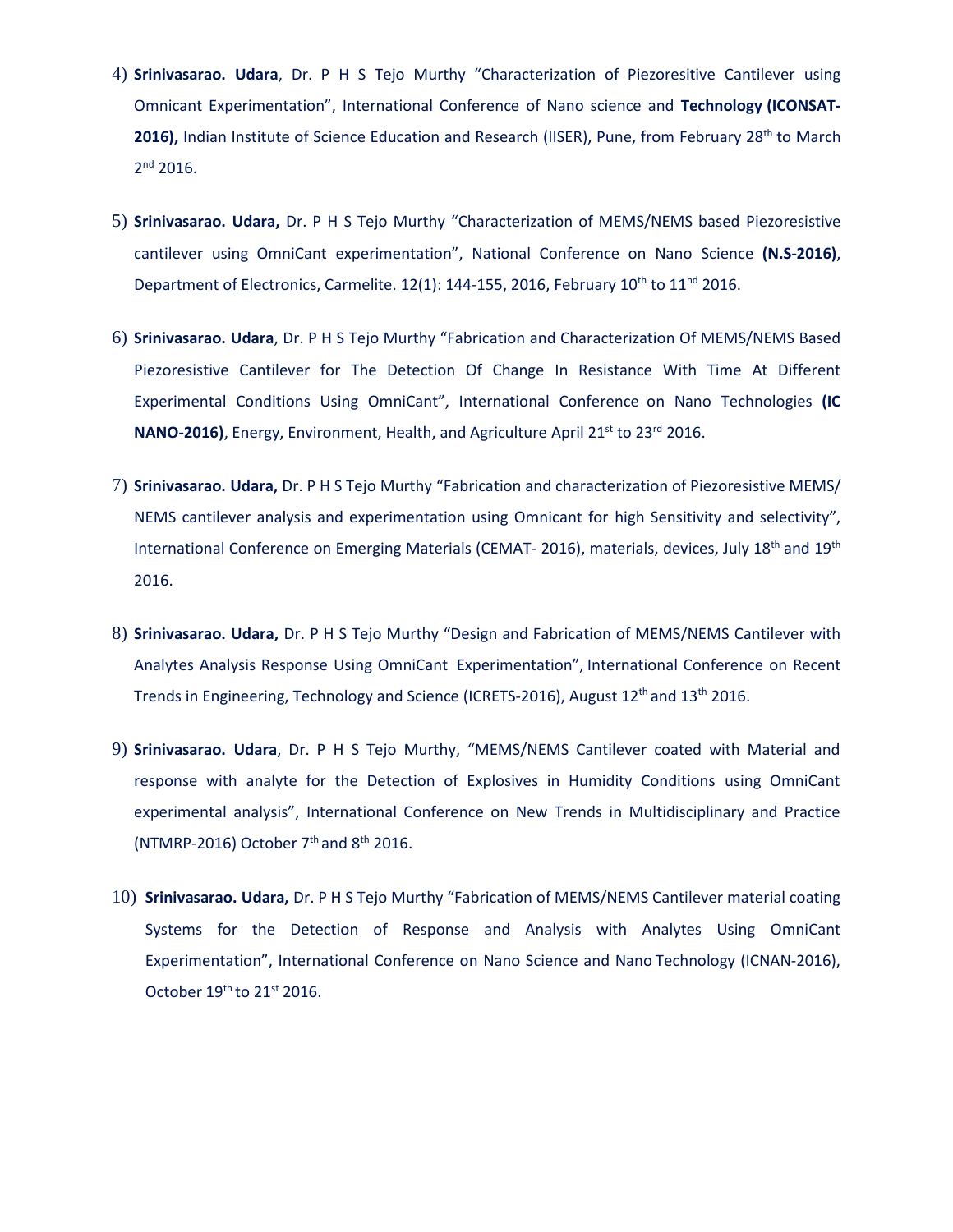- 11) **Srinivasarao. Udara,** Dr. P H S Tejo Murthy "Fabrication of MEMS/NEMS Cantilever material coating(6-MNA) with analytes real time analysis resistance response using OmniCant Experimentation", International Conference on recent advances in material chemistry (ICRAMC-2017-SRM University Chennai), Feb 15<sup>th</sup> to 17<sup>th</sup> 2017.
- 12) **Srinivasarao. Udara,** Dr. P H S Tejo Murthy "Increasing sensitivity and selectivity of Nano electro Mechanical system based Cantilever based on materials and analytes using OmniCant experimental setup" National Conference on Emerging Engineering Technologies (E.E.T-2016), Feb  $5<sup>th</sup>$  to  $6<sup>th</sup>$  2016.
- 13) **Srinivasarao. Udara,** Dr. P H S Tejo Murthy" Study of piezoresistive NEMS Cantilever and their response based on their volatile organic compounds and gases using OmniCant experimentation" (ICONSAT-2016-pune), Jan 27-01-2016.
- 14) **Srinivasarao. Udara,** Dr. P H S Tejo Murthy "Design and Fabrication of MEMS/NEMS Cantilever material coating with Analytes Analysis Response Using OmniCant Experimentation 3<sup>rd</sup> International Conference on Emerging Electronics  $27<sup>th</sup> - 30<sup>th</sup>$  December2016.
- 15) **Srinivasarao. Udara**, Dr. P H S Tejo Murthy "Fabrication of MEMS/NEMS Cantilevers with different material coatings analysis and response using OmniCant experimentation" International Conference on functioning materials  $7<sup>th</sup> - 10<sup>th</sup>$  Sept 2016.
- 16) **Srinivasarao. Udara, Dr. H C Hadimani "**Characterization of Polyvinylpyrrolidone material coated Piezoresistive MEMS/ NEMS cantilever analysis and experimentation using OmniCant for high sensitivity and selectivity" International seminar on Material Science and Technology (IMST-Kodaikanal) 4th August 2017.
- 17) **Srinivasarao. Udara, Dr. H C Hadimani** "Fabrication of Piezoresistive MEMS/NEMS Nano Material Coated Cantilever and their resistance response based on analytes OmniCant experimentation" National conference on Recent advances in Electronics and Communication (BIET-Davangere) 13<sup>th</sup> October 2017.
- 18) **Srinivasarao. Udara, Dr. H C Hadimani** "sensitivity and selectivity enhancement of fabricated MEMS/NEMS Cantilever by coating of Polyvinylpyrrolidone" International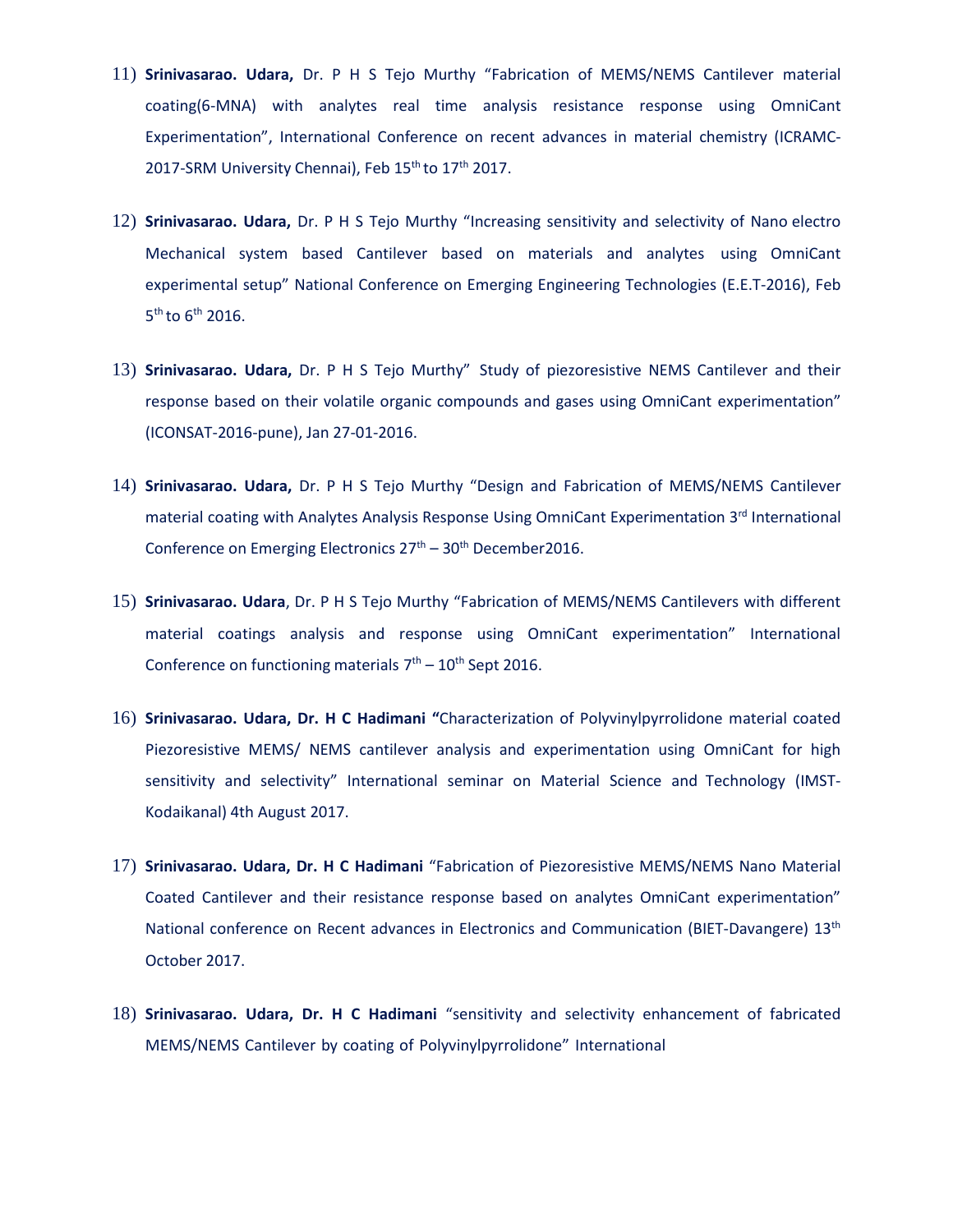Conference on Advanced Materials for Technological Applications (PGSR- Coimbatore)3rd to 5th Jan-2018.

19) **Srinivasarao. Udara, Dr. H C Hadimani "Fabrication** of MEMS/NEMS Cantilever material coating (6- MNA) with analytes Real time analysis resistance response using OmniCant experimentation" International conference march 22<sup>nd</sup> to 24<sup>th</sup> at Hyderabad.

### *PAPERS / PUBLICATIONS OF THE RESEARCH WORK (2015-2019):*

- **1) Srinivasarao Udara,** Dr. P H S Tejo Murthy, "Fabrication and characterization of Piezoresistive Cantilever using Omnicant Experimentation", International Journal of **IEEE,** Institute of Smart Structures and Systems, AP Chapter, Department of Instrumentation Technology, Volume 3, Issue 3, Dec 8<sup>th</sup>, and 10<sup>th</sup> 2015(**online available).**
- **2) Srinivasarao Udara,** Dr. P H S Tejo Murthy, "Fabrication and Characterization of MEMS/NEMS Based Piezoresistive Cantilever for the Detection of Change in Resistance with Time at Different Experimental Conditions Using OmniCant", **Materials Today Elsevier journal online available).**
- **3) Srinivasarao Udara,** Dr. P H S Tejo Murthy, "Fabrication and characterization of NEMS based piezoresistive cantilever for the detection of change in resistance with time at different experimental conditions using Omnicant", IEEE Explore-Digital library ISBN: 978-1-4673- 6725-7 Vol.09, Volume: No.13 (2016) Pages: 1-5 October 2016 **(IEEE-EXPLORE-onlineavailable).**
- **4) Srinivasarao Udara,** Dr. P H S Tejo Murthy, "Characterization of MEMS/NEMS based Piezoresistive Cantilever Using OmniCant Experimentation", *Carmelight.* 12(1): 144-155, 2016-**online available.**
- **5) Srinivasarao Udara,** Dr. P H S Tejo Murthy, "Fabrication and characterization of Piezoresistive MEMS/ NEMS cantilever analysis and experimentation using OmniCant for high Sensitivity and selectivity ", 5th Nano Today conference (**Materials Today-Elsevier) Submitted and accepted.**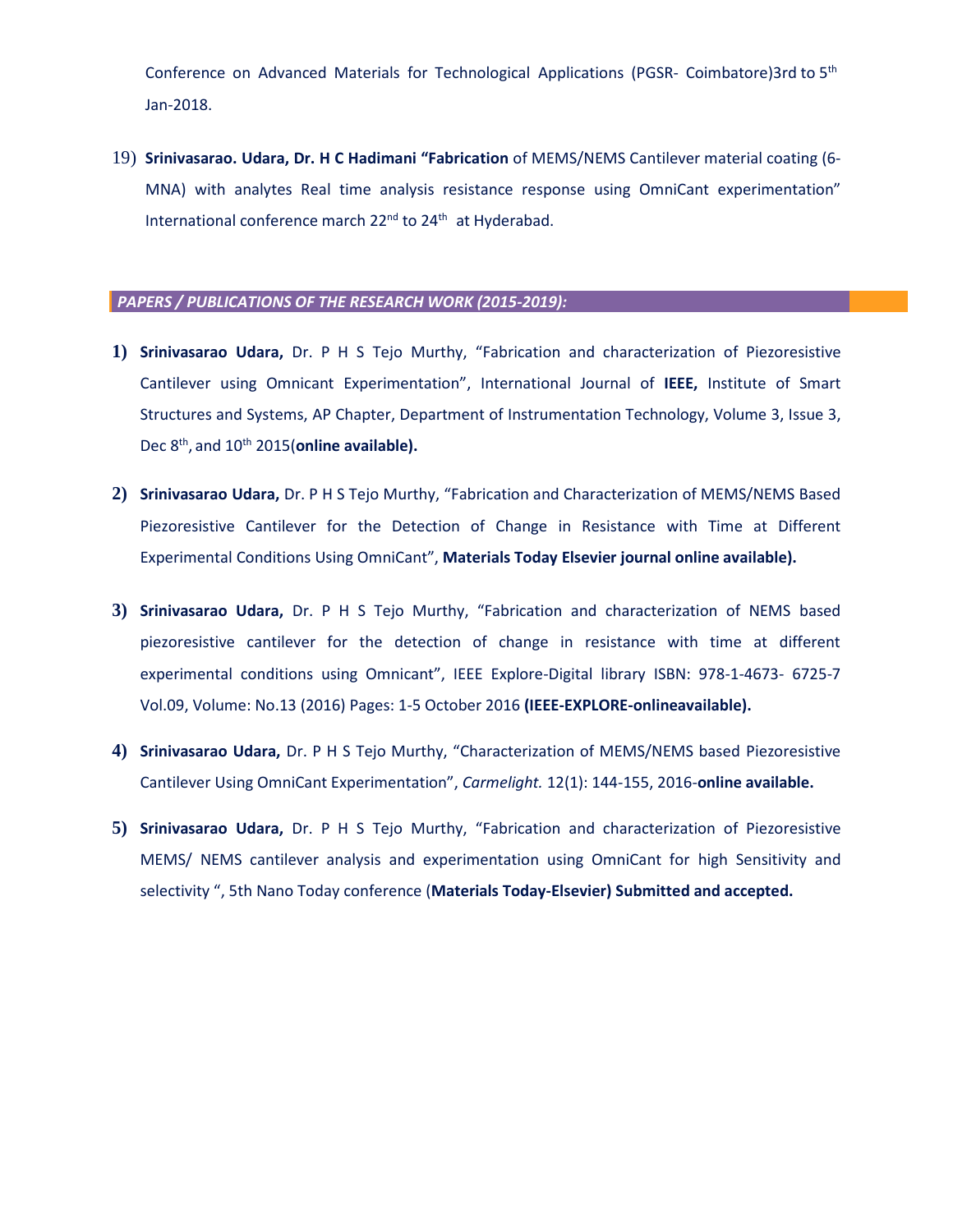- **6) Srinivasarao Udara,** Dr. Hadimani H C, "Sensitivity and selectivity enhancement of MEMS/NEMS Cantilever by coating of Polyvinylpyrrolidone **", (Springer-Journal) Revised& re-submitted.**
- **7) Srinivasarao Udara,** Dr. Hadimani H C,"Fabrication of Piezoresistive MEMS/NEMS nano Material coated cantilever and their resistance response based on analytes OmniCant Experimentation" **(IJEER –UGC APROVED JOURNAL) submitted and accepted (online available)**.
- **8) Srinivasarao. Udara, Dr. Hadimani H C** "sensitivity and selectivity enhancement of Fabricated MEMS/NEMS Cantilever by coating of Polyvinylpyrrolidone" **ACCEPTED 18(2019) pages-1610-1619 (MATERIALS TODAY- ELSEVIER JOURNAL) online available).**
- **9) Srinivasarao Udara,** Dr. P H S Tejo Murthy, "Experimentation and Characterization of A MEMS/NEMS Integrated Coated Cantilever Surface for Explosive Detection **Applications ", (MEMS-S.C. I journal) Revised & re-submitted.**

| SI No. | <b>Title of Paper International Journals:</b>                                                                                                                       | Name of<br>the<br><b>Journal</b> | Year, Issue No,<br><b>Month</b>                               |
|--------|---------------------------------------------------------------------------------------------------------------------------------------------------------------------|----------------------------------|---------------------------------------------------------------|
| 1.     | An Enhanced Approach for Providing EES in Bluetooth<br><b>Network</b>                                                                                               | <b>IJST</b>                      | Vol 2 Issue 4<br>April, 2014<br>PP 223-227                    |
| 2.     | Implementation of novel hierarchical routing Protocol<br>techniques for energy efficient in Wireless sensor network                                                 | <b>IJIEMR</b>                    | Vol 07 Issue 05<br>May 2018 ISSN<br>2456 - 5083<br>PP 42-48   |
| 3.     | Fabrication of Piezoresistive MEMS/NEMS Nano Material<br>Coated Cantilever and Their Resistance Response Based on<br><b>Analytes Using OmniCant Experimentation</b> | <b>IJEMS</b>                     | ISSN 2249-3115<br>Volume 8,<br>Number 1 (2018)<br>pp. 151-157 |
| 4      | Health Monitoring System Using IOT                                                                                                                                  | <b>IJEMS</b>                     | ISSN2249-3115<br>Volume 8,<br>Number 1 (2018)<br>pp. 177-182  |

*ACADEMIC JOURNAL PUBLICATIONS (2012-2018)*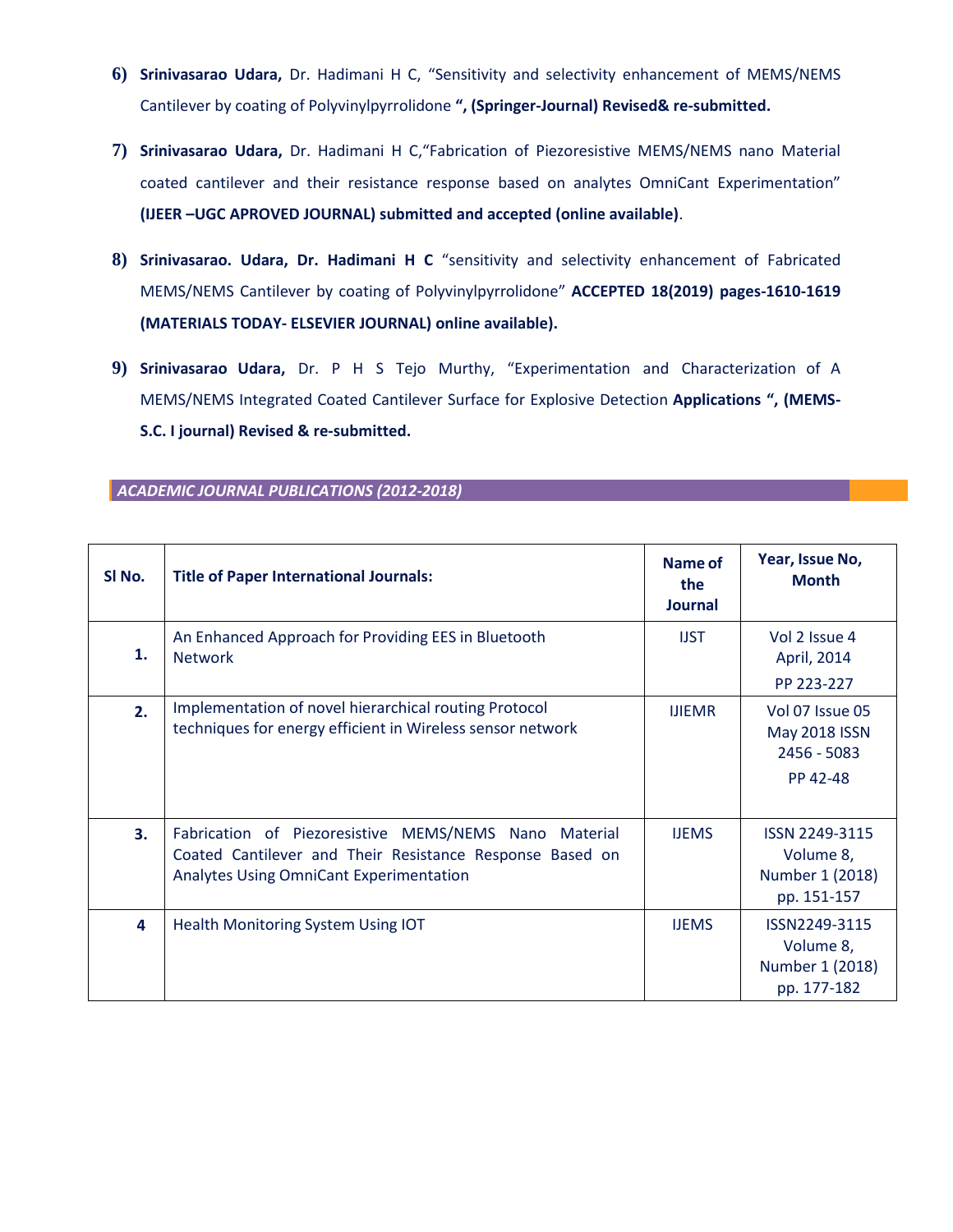| 5              | Communication Speed Boosting for TV White Space                                                                     | <b>IJSRT</b>                  | Vol. 4, Issue 10,<br>2016   ISSN<br>(online): 2321-<br>0613                                  |
|----------------|---------------------------------------------------------------------------------------------------------------------|-------------------------------|----------------------------------------------------------------------------------------------|
| 6              | Low Power Codec Circuits for Ultra-Portable Devices                                                                 | <b>ARPN</b>                   | Vol. 11, no. 7,<br>April 2016 ISSN<br>1819-6608                                              |
| $\overline{7}$ | Design and Development of Text-independent Speaker<br><b>Identification System</b>                                  | <b>IJASCSA</b>                | Volume 2, Issue<br>3, 2013-PP-07-14                                                          |
| 8              | Design and implementation of efficient low-power and<br>compact codec system for portable devices                   | <b>IEEE</b><br><b>EXPLORE</b> | ISBN: 978-1-<br>4673-6725-7<br>Vol.09, Volume:<br>No.13 (2016)<br>Pages: 1-5<br>October 2016 |
| 9              | Error tolerant adder                                                                                                | <b>IJST</b>                   | ISSN2249-3115<br>Volume 8,<br>Number 1 (2014)<br>pp. 17-22                                   |
| 10             | A Dynamic Resources Allocation by Data Migration within Cloud<br>Resources by Gossip Protocol in Cloud Environments | <b>IJIRCCE</b>                | ISSN(Online):<br>2320-9801 ISSN<br>(Print): 2320-<br>9798<br>Vol. 2, Issue 5,<br>May 2014    |
| 11             | Detection and Localization of Text from Natural Images witha<br><b>Hybrid Method</b>                                | <b>IJST</b>                   | Vol 2 Issue 4<br>April, 2014<br>ISSN 2321-919X                                               |
| 12             | <b>Static Characterization of DAC</b>                                                                               | <b>ICCTEM</b>                 | Page No: 297-<br>301, ISBN 978-<br>93-5051-905-9,<br>12-14th July2012.                       |

### *WORKSHOPS ATTENDED (2020-ONLINE WORKSHOPS-COVID)*

- **1. Ten days workshop on "VLSI design tools techniques and Applications" @NationalInstitute of Technology, Warangal from August 10th to 19th -2020.**
- **2. Seven days' workshop on "ASIC physical design and Verification" @ EntupleTechnologies, Bangalore from April 27th to 2nd -2020.**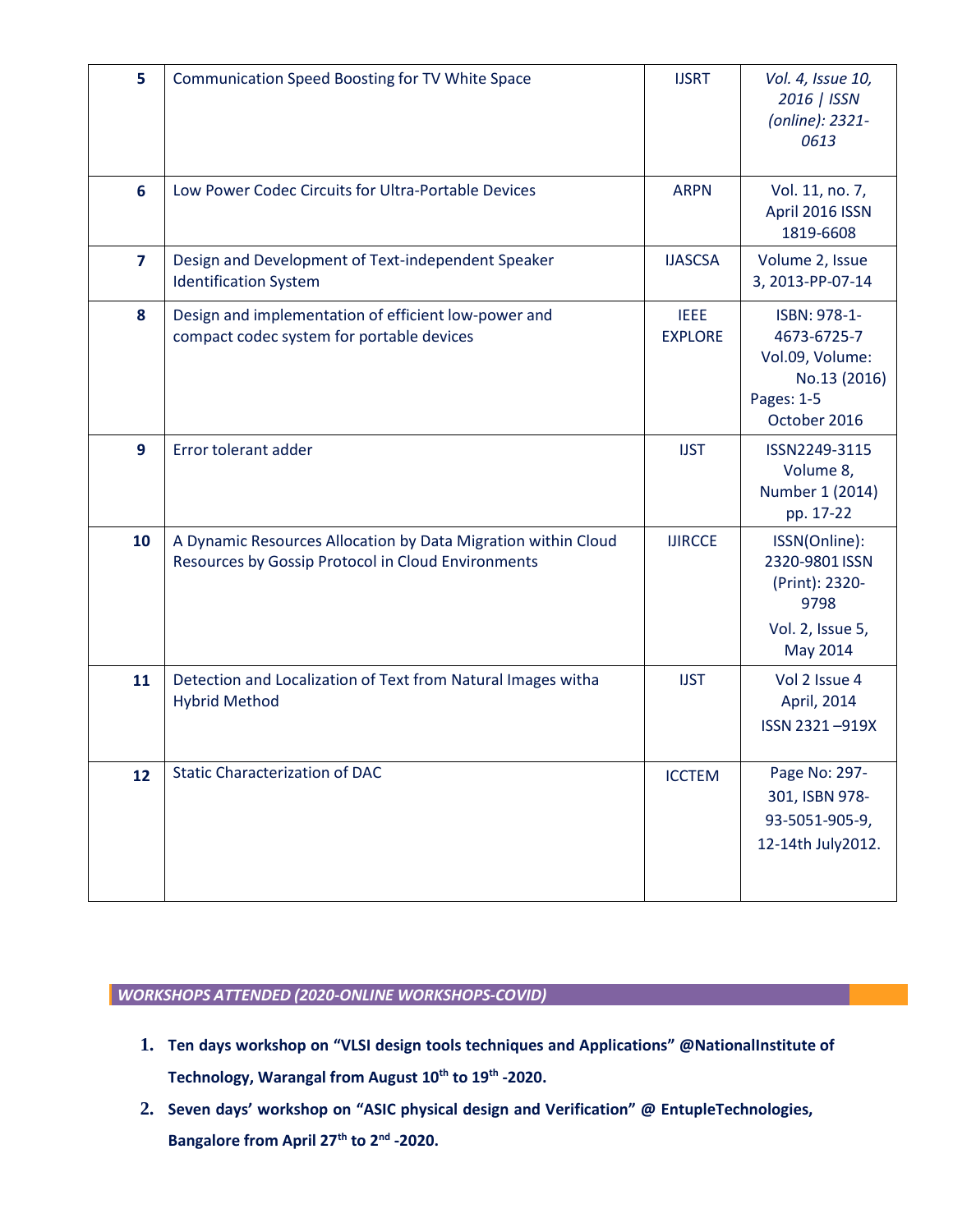- **3. Seven days' workshop on "ASIC synthesis and Static Timing Analysis "@ Entuple Technologies, Bangalore from April 27th to 2nd -2020.**
- **4. Two days' workshop on "Trends in VLSI design & Cloud computing "@ Entuple Technologies, Bangalore from July 3rd to 4th -2020.**
- **5. Two days' workshop on "System Design using Verilog HDL "@ Entuple Technologies, Bangalore from May 18th to 20th -2020.**
- **6. One day workshop on "Entrepreneurship "@RGCMS, Mumbai from May 15th - 2020.**
- **7. Five days' workshop on "Trends in Electronics and Communication Engineering "@ Sri Vasavi Engineering college, Tadepalligudem from May 22nd to 26th -2020.**
- **8. Three days' workshop on "Research Methodology "@ LTCE, Mumbai from June 20th to 22nd - 2020.**
- **9. Six days workshop on "Signal processing Techniques for advanced Wireless Communication "@ JITS, Warangal from August 24th to 29th -2020.**
- **10. Seven days' workshop on "NAAC Awareness program for Faculty "@ MMIT, Warangal from May 8th to 14th -2020.**
- **11. Fifteen days' workshop on "CISO routing and switching" @ MMIT, Bangalore from April 1 st to 15th -2020.**
- **12. Two days' workshop on "International Webinar on Video editing "@STJ University, Nagaland from September 10th to 11th -2020.**
- **13. Five days' workshop on "Research Challenges and Opportunities "@ Sri Vasavi Engineering College, Tadepalligudem from May 4th to 9th -2020.**
- **14. Five days' workshop on "Cognitive Radio-Wireless Sensor Networks Applications, Challenges and Research Trends "@Vivekananda College of Engineering for Women Tamil Nadu from July 4 th to 9th -2020.**
- **15. Five days' workshop on "Emerging Trends & Technologies in Data Science, Challenges and Research Trends "@GMR Institute of Technology Rajam from August 24th to 29th - 2020.**
- **16. Five days' workshop on "**E-Content Development **"@ACCAS Coimbatore from June 22nd to 26th - 2020.**
- **17. Two days' workshop on "Open-Source Online Tools and Software for Online Teaching "@Sri Vasavi Engineering College, Tadepalligudem from May 18th to 19th -2020.**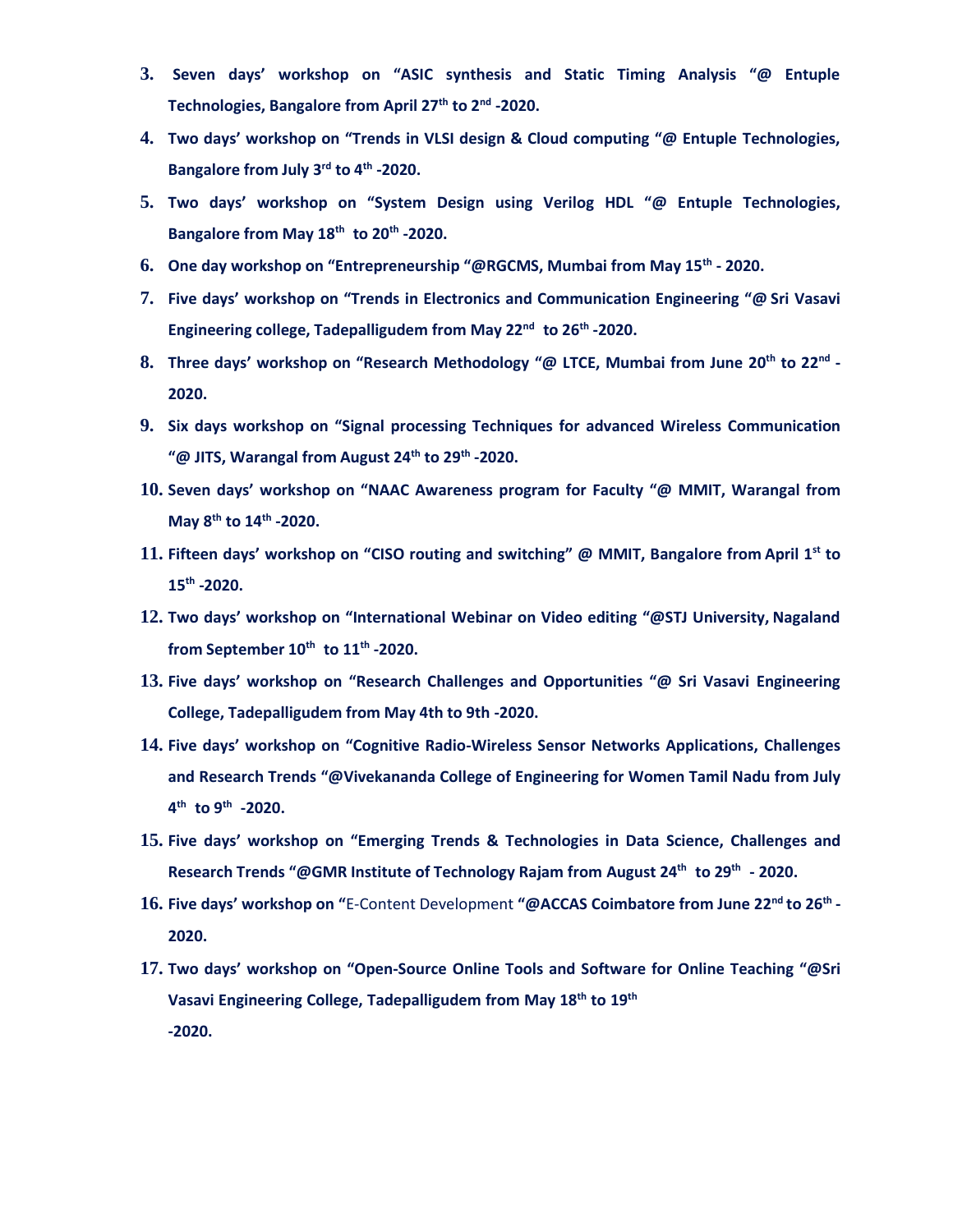- **18. Two days' workshop on "NBA-OBE: Attainment of Course Outcomes (COs), Program Outcomes (POs) and Program Specific Outcomes (PSOs) "@Bharat Institute of Engineering and Technology, Ibrahimpatnam, Hyderabad from July 4th to 5 th -2020.**
- **19. One day workshop attended on Research Methodology-5, communication-2, other areas-08.**

#### *WORKSHOPS ATTENDED:*

- 1. Two days' workshop on "Faculty development programme" @STJIT, Ranebennur from April7<sup>th</sup> to  $8<sup>th</sup> - 2007$ .
- 2. Thirteen days workshop on "Mixed Signal VLSI Design" @AEC, Hyderabad from June 18<sup>th</sup>to 30<sup>th</sup> -2007.
- 3. Two days' workshop on "P-SPECE, VHDL/VERILOG@JNNCE, Shimoga from October 5<sup>th</sup>to 6<sup>th</sup> -2007.
- 4. Two days' workshop on "artificial neural networks and its applications" @STJIT, Ranebennurfrom September  $17<sup>th</sup>$  to  $18<sup>th</sup>$  -2010.
- 5. Two days' workshop on" VLSI Design Verification" @RITM, Bangalore from July 29<sup>th</sup> to30<sup>th</sup> -2010.
- 6. Three days' workshop on" Introduction to VLSI Design using CADENCE Tool" @BVBCET,Hubli from August  $1^{\text{th}}$  to 3<sup>rd</sup> -2013.
- 7. One day workshop on "LATEX for Documentation@ GMIT Davangere on November 9<sup>th</sup> -2013.
- 8. Ten days workshop on" Signals and Systems @AITM, Belagavi from January 2<sup>nd</sup> to 12<sup>th</sup> -2014.
- 9. One day workshop on "Architecture to silicon to systems" @ Entuple, Bangalore December6<sup>th</sup> -2016.
- 10. Three days' workshop Open-source network experimentation @NIT, Suratkal from June  $6^{th}$ to  $8^{th}$  -2016.
- 11. One day workshop on "ISRO Satellite Remote sensing based societal applications on theWeb march  $11^{\text{th}}$  -2017.
- 12.
- 13. Five days short term course on "Operation Research Principles and Methodology at IITVaranasi from 30-12-2019 to 3-01-2020.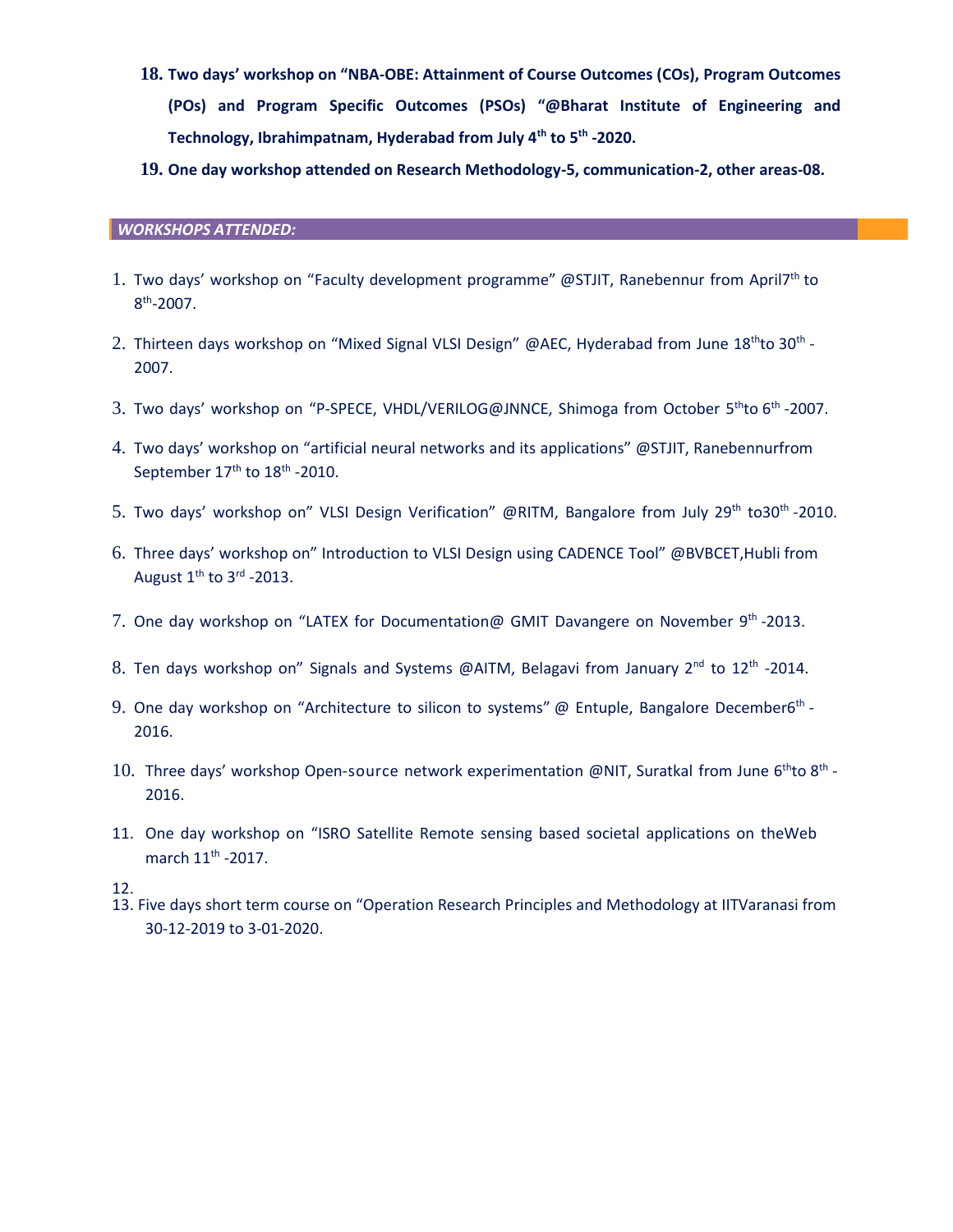- 1. Scopus -12 (Free)
- 2. Web of Science-04
- 3. IEEE Explore-02 (Free)
- 4. Elsevier Proceddings-03 (Free)
- 5. UGC Journals-18 (academic and research work Free)
- 6. Local Journals-10 (Free)
- 7. Elsevier SSRN-04

### *[SUBJECTS](mailto:SUBJECTSTAUGHT@B.E) TAUGHT @B. E:*

- 1. Optical Fiber Communication.
- 2. Computer Communication Network.
- 3. Microwave Communication.
- 4. Analog Communication.
- 5. Digital Communication.
- 6. Digital Image Processing.
- 7. Biomedical Signal Processing.
- 8. Hardware Description Language.
- 9. Analog Electronic Circuits.
- 10. Management and Entrepreneurship.
- 11. Fundamentals of CMOS VLSI.
- 12. Analog and Mixed Mode VLSI.
- 13. Digital Switching Systems.
- 14. Internet Engineering
- 15. Electronics and Instrumentation
- 16. Power Electronics

### *LABS HANDLED @BE:*

- 1. Hardware Description Language.
- 2. VLSI Lab.
- 3. LIC Lab.
- 4. CCN Lab.
- 5. Matlab.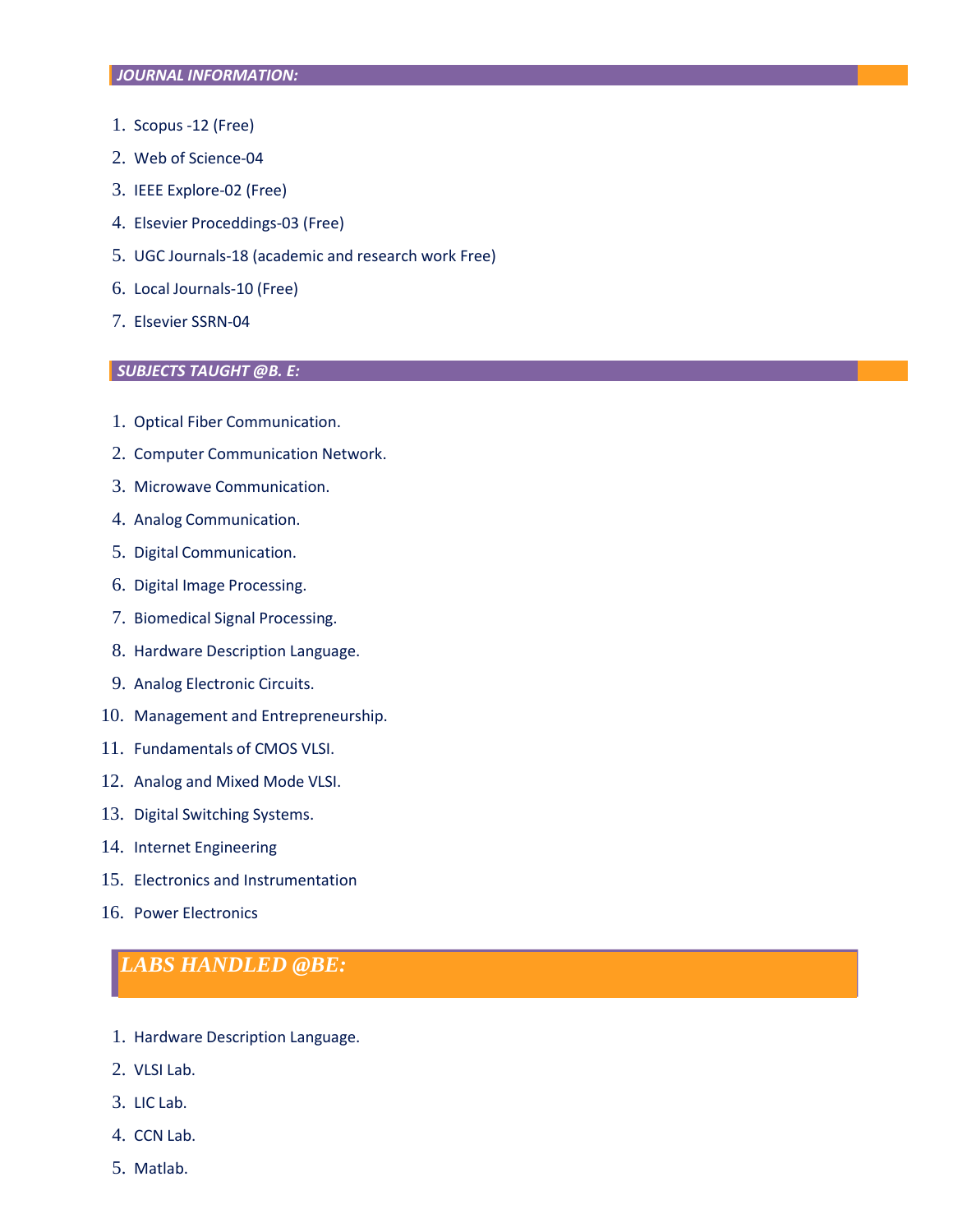6. Analog Electronics Circuits Lab.

### *SUBJECTS TAUGHT [@M. Tech:](mailto:SUBJECTSTAUGHT@M.Tech)*

- 1. Advanced Digital Communication.
- 2. Protocol Engineering.
- 3. Digital Image Processing.
- 4. RF And Microwave Circuits.
- 5. Error Control Coding.
- 6. Wireless Sensor Networks

# *PROJECTS HANDLED @ B. E & M. TECH:*

- **1.** Number of Projects Guided for BE **: 40.**
- **2.** Number of Projects Guided for M. Tech: **25.**
- **3.** Consultancy Projects Completed **: 25.**

# *TEACHING ACHIVEMENTS:*

- 1. I got 100% results in the year of 2006 (Electronics and Instrumentation)
- 2. I got two times 100% results in the year of 2009 and 2010 (Optical Fiber Communication)
- 3. I got one time 100% results in the year of 2011 (Hardware description language).

# *INTERESTED RESEARCH AREAS:*

- 1. VLSI
- 2. MEMS/NEMS
- 3. Image Processing using Mat lab.
- 4. Wireless Sensor Network.

# *TECHNICAL PROFICIENCY:*

- 1. MEMS/NEMS real time Fabrication and experience on Intellisuite tool.
- 2. VLSI Cadence Tool Worked On 180nm, 90nm, 45nm, Technology (Simulation, Synthesis,Digital Implementation, **Physical Verification** Using Genus, Innovus).
- 3. CPLD, FPGA, Altium Nano Board.
- 4. Xilinx Tool 14.1 Version.
- 5. Tanner Tool.
- 6. CCN Lab Using Nctuns.